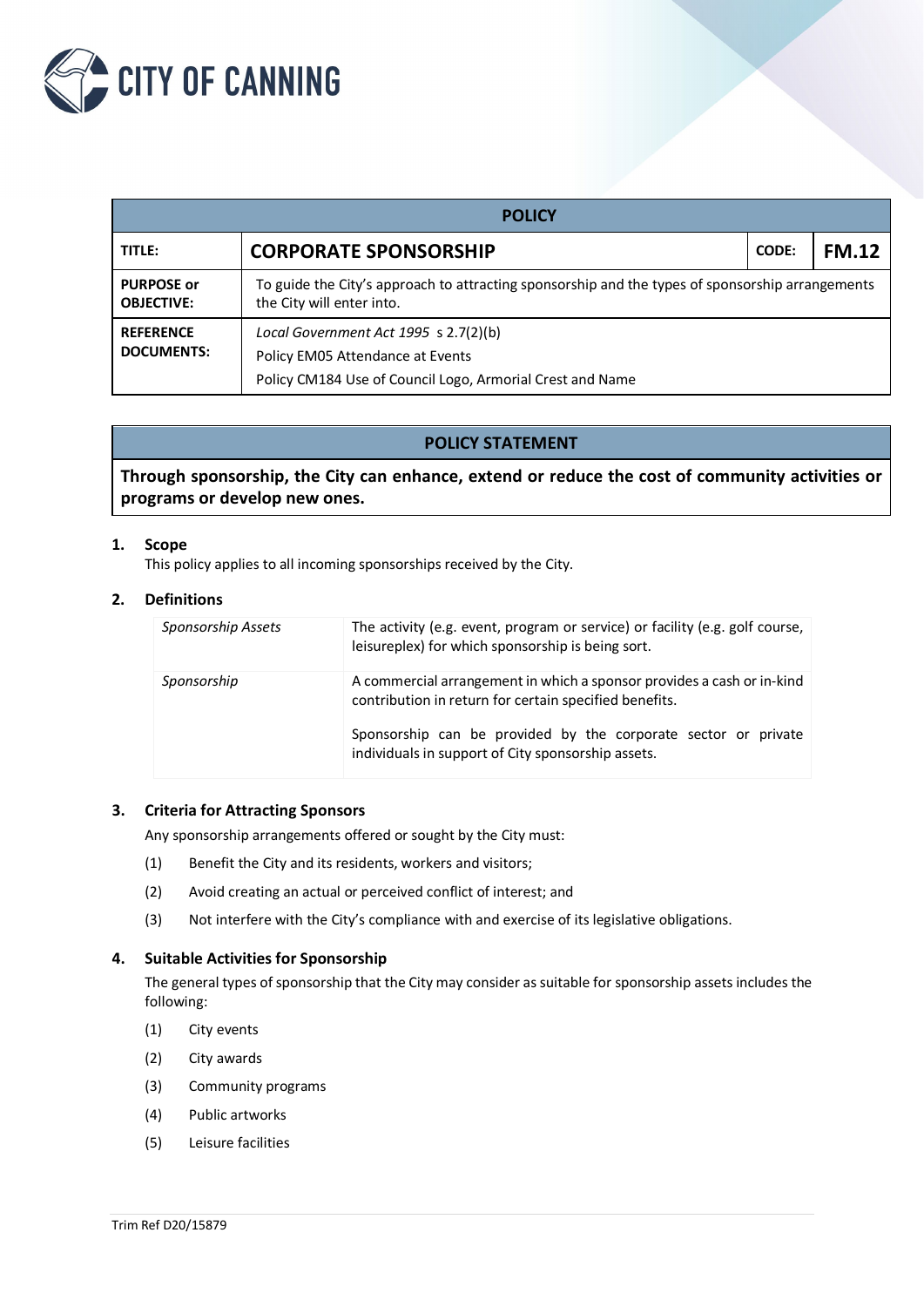

## **5. Benefits for Sponsors**

The primary benefit for Sponsors to reach key target audiences and meet corporate social responsibility goals.

Entitlements include, but are not limited to:

- (1) License to use the City's logos, content and imagery;
- (2) Branding on infrastructure and event marketing;
- (3) Ability to develop co-branded marketing initiatives; and
- (4) Attendance at events / programs.

#### **6. Sponsorship Requirements**

- (1) All sponsorship proposals will be subject to an assessment process, to be approved by the Chief Executive Officer and relevant Director. Sponsorship proposals with a financial impact greater than \$250,000 shall be presented to Council for determination.
- (2) The City will not undertake sponsorships that;
	- (a) compromises the City's reputation;
	- (b) requires or imply the City's endorsement of commercial products, services, companies, political parties, religious groups or individuals;
	- (c) limits the City's ability to carry out its legislative functions fully and impartially;
	- (d) restricts access to the City's sponsorship assets by the widest audience possible;
	- (e) are not consistent with social justice principles of equity, participation, rights and accessibility for all groups in the community;
	- (f) personally benefit individual City employees, or their friends/family;
	- (g) allows ownership and control of the sponsored sponsorship assets to be removed from the City;
	- (h) poses a conflict with the broader Council policies and practices of the City; and
	- (i) poses a conflict between the objectives and values of the City and those of the Sponsor.
- (3) The City will not enter into sponsorship arrangements with a potential sponsor whose interests, objectives and / or mission are contrary to the overall benefit of the Community.
- (4) The City retains the discretion not to accept sponsorship from any entity for any reason.

#### **7. Attracting Sponsors**

The City may identify potential sponsors and may initiate direct contact or via third parties, who satisfy the requirements at part 6 (2) and (3) above.

#### **8. Contracting Sponsors**

Sponsorship arrangements will be made in accordance with the requirements of the *Local Government Act 1995*. The sponsorship funds to be specifically applied for the purpose of the approved application.